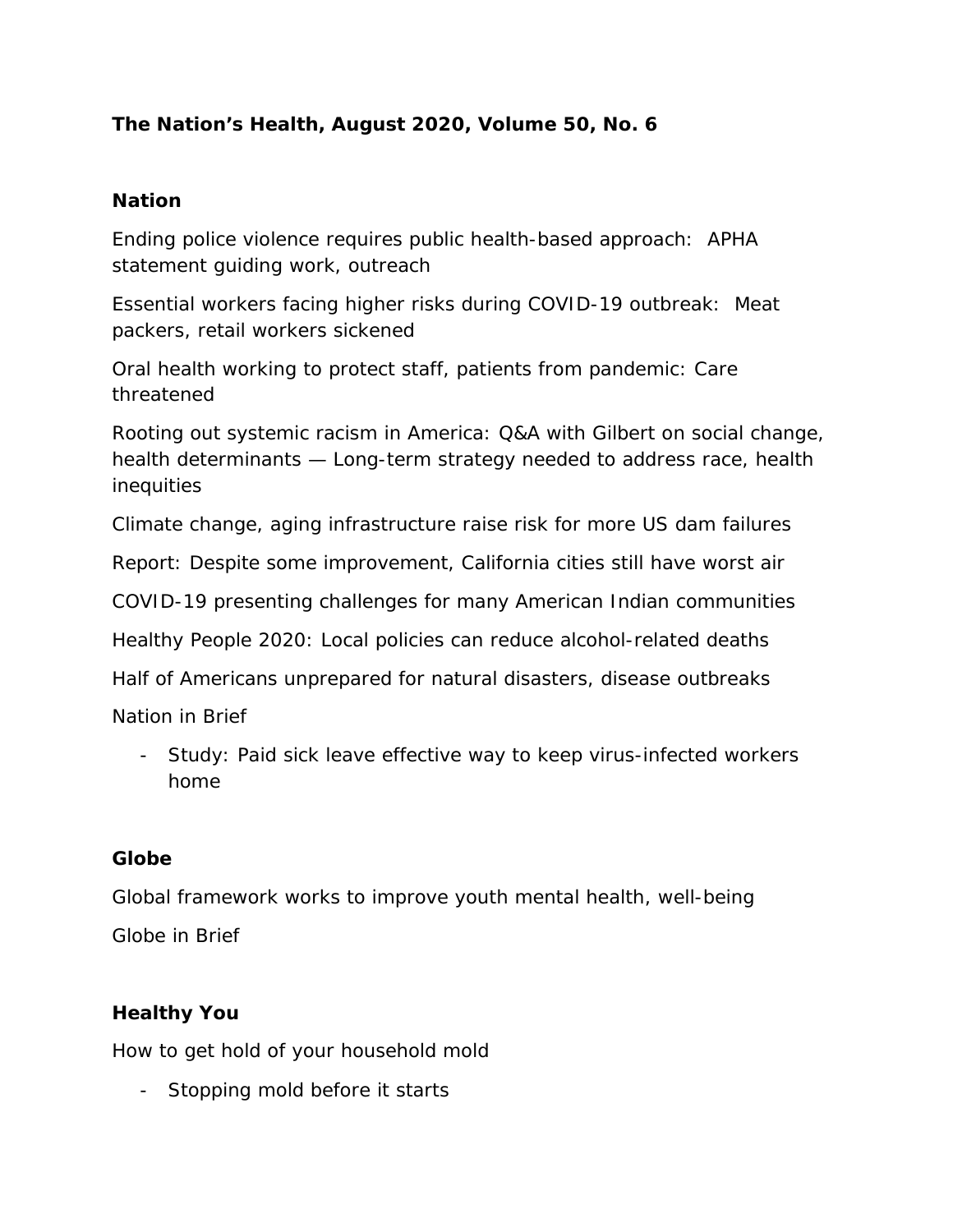### **Health Findings**

Health Findings

### **Member Groups**

National movement against systemic racism a call to action for Sections Sections events help workers relax, improve well-being

## **APHA News**

APHA's first virtual Annual Meeting to break new ground: Registration now open for premier event

Shareable, printable guides help voters stay safe from COVID-19: Best practices for voting now available

Bender, Hallam face off in race to become APHA's next president

APHA Advocates

APHA in Brief

## **President's Column**

APHA-affiliated public health associations: Go far, together

## **Journal Watch**

Journal Watch

### **General**

Summer Reads: Explore this page-turning moment — Dive into summer with hot books on public health topics

Letters: Racism focus needed at health departments